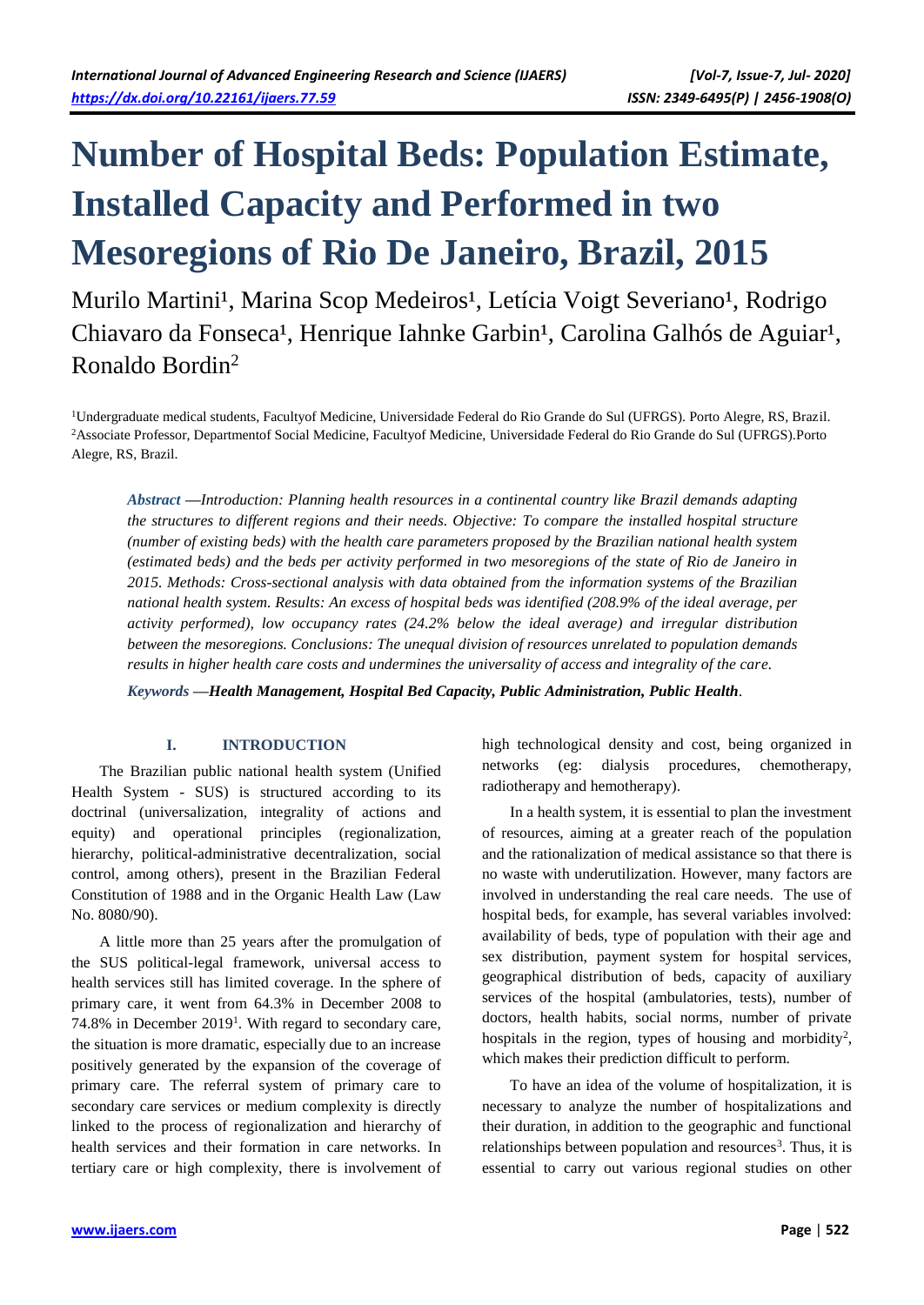health sectors, such as primary care, whose absence can determine the progression from simple diseases to greater complexity, with an indication for hospitalization<sup>4</sup>.

The universalization of health proposed by the Unified Health System is tenuous in regarding the rationalization of resources and equity of services offered in different Brazilian regions<sup>5</sup>. In the case of hospital admissions, there is a concentration in affiliated units, in which public spending is carried out indirectly and linked to the limitation of the local structure and costs of each type of procedure<sup>6</sup>. And, thus, causing unequal distribution of resources and sometimes unrelated to population needs.

In Brazil, there is a growing demand for health resources, requiring sustainable management, which seeks to optimize resources with real needs. The difficulty in analyzing the use of resources in which price determination is complex, as in health, makes the assessment of the real primordiality of beds even more complicated<sup>7</sup>. Furthermore, idleness must be taken into account, a situation that allows adjustments for when unforeseen events occur that cause excess demand<sup>8</sup>.

It should be noted that access to health is an abstruse concept, which depends on the context, time, region and population, often ending up being used inappropriately<sup>9</sup>. The certainty of the sufficiency of beds can vary, as well as their benefit to the population, costs and quality, depending on multiple social sectors $10,11,12$ . And furthermore, the population's perception may differ from the reality, in some situations, about the real lack of hospital beds.

The existence of criteria and parameters for the production of services dates back to 1982, prior to the institutionalization of SUS, In 2015 the "Criteria and Parameters for the Planning and Programming of Health Actions and Services within the scope of the Unified Health System - SUS Parameters" were approved <sup>13</sup>. Three assumptions supported these parameters: the reduction of inequalities in access to health services, the reorientation to the needs of the population and regionalization.

In this context, this article aims to compare the application of SUS assistance parameters (estimated and necessary beds for the production of services performed) to the health service assistance network existing in the mesoregions of "BaixadasLitorânea" and "Norte Fluminense", in the state of Rio de Janeiro (RJ), Brazil, 2015.

## **II. METHODS**

A cross-sectional studywas conducted to compare the installed hospital structure (number of existing beds) with the health care parameters proposed by the Brazilian national health system (estimated beds) and the beds per activity performed in two mesoregions of the state of Rio de Janeiro in 2015.

Data regarding hospital beds were obtained from the National Registry of Health Facilities (CNES). Information about of the number of live births, resident population, hospital morbidity, hospital procedures and average length of stay in a hospital internment in SUS facilities were obtained from the SUS databases, especially the Hospital Information System (SIH/SUS) and the Live Birth Information System (SINASC).All data above wasgathered from the month of July 2015, except for population by age group (pediatric, adult and elderly) and number of live births,which were extrapolated from 2010 to 2015 by the population growth coefficient of the municipalities in the period,due to the unavailability of this information for the year 2015.

Hospital beds were divided for analysis in the following areas: pediatric clinic, adult and elderly clinic; pediatric surgery, adult and elderly surgery; obstetrics and neonatology.The number of existing beds was then compared to the number of beds needed. The latter was calculated based on two different criteria, giving rise to different estimates:

a) By demographic criteria: calculated according to the care parameters contained in Ordinance No. 1,631 / 2015, using the following formula: No. beds by specialty  $=$ [Reference population x Hospitalization rate x Average length of stay] / 365 x occupancy rate.

As to the reference population of each type of hospital bed, were used demographic data from 2015. Regarding the rate of hospitalization and average length of stay per hospitalization, were used the minimum and maximum values recommended for each type of bed. As to the ideal occupancy rate, the range of 72% to 82% was chosen, respecting that recommended by the assistance parameters<sup>13</sup>.

b) Beds according to activity performed: this estimate is based on actual bed occupancy in 2015. It was calculated using the following formula: No. of beds by specialty = [Number of hospitalizations in 2015 x average of actual stay in 2015]/365.

This estimate represents the minimum number of hospital beds that would meet the need of all activities carried out in 2015, that is, with an occupancy rate of 100%.This second criterion has the advantage of adapting to the peculiarities of each municipality because ittakes into account the real activity of health services and the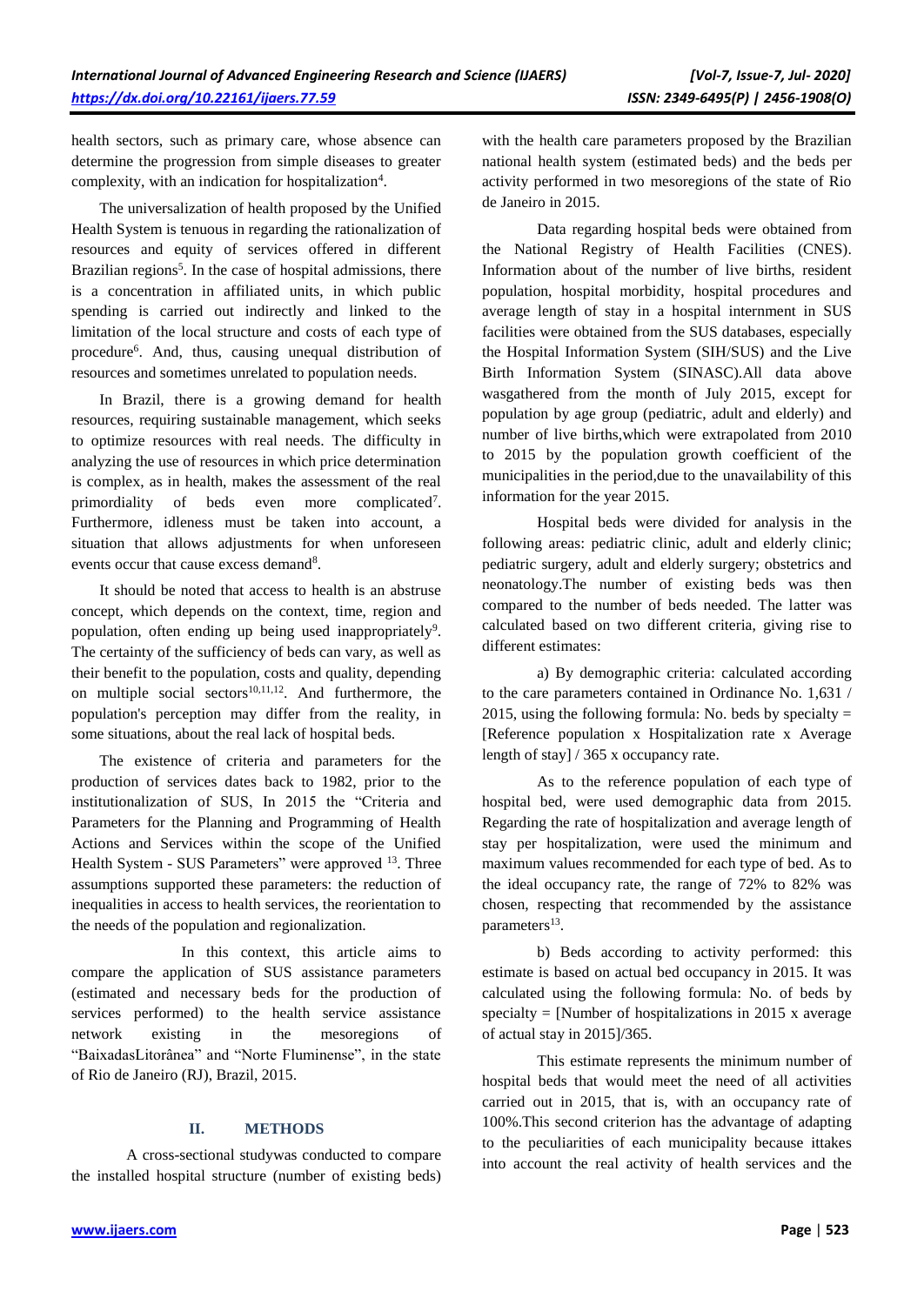disadvantage of showing a lower demand than the real one, if it the latter is not being fully met.

Were also analyzed separately each establishment that had beds registered in the National Registry of Health Establishments (CNES) to outline the hospitals' size in the mesoregions.Health establishments were classified into six types: general hospital, specialized hospital, isolated day hospital, general emergency room, specialized emergency room and isolated normal birth center.These data were exclusively based on the date of the last local update of each establishment in the national registry at the time of the survey (April 2017).In accordance with the Ministry of Health's definitions, a small hospital was considered to be one with up to 50 beds, average between 50 and 150 beds, large between 150 and 500 beds and with extra capacity the hospital above 500 beds.

Municipal Human Development Index (MHDI) data were obtained from the most recent report (2013) by the Brazilian Institute of Geography and Statistics (IBGE), to estimate the average quality of life of the locale. All information was calculated separately by municipality and later grouped into micro and mesoregions.

For the tabulation and analysis of the data were used theTabNetWin 32 3.0 *software*, later exported to an electronic spreadsheet. Comparisons were also made between themicro and mesoregions in search of significant discrepancies that could affect the overall assessment of results.

Finally, this article is a version of the conclusion paper presented to the discipline of Health Administration and Planning, from the sixth semester of the undergraduate medical course at the Federal University of Rio Grande do Sul (UFRGS).

### **III. RESULTS**

The two mesoregions assessed are located in the north of the state of Rio de Janeiro (RJ) and are divided into two microregions each (Table 1).Together, they comprise 19 municipalities with an estimated total population for 2015 of 1,694,852 inhabitants (10.2% of the state total).The MHDI varied between 0.639 and 0.773, with an average of 0.711, a value considered to be high by the United Nations (UN).

|                                   | Number of<br>municipalities | Live births | Population | Average MHDI<br>$(+DP)$ |
|-----------------------------------|-----------------------------|-------------|------------|-------------------------|
| Microregion Lagos                 | 7                           | 7,637       | 596,660    | 0.728(0.018)            |
| Microregion Bacia de São João     | 3                           | 3,663       | 193,588    | 0.718(0.060)            |
| Mesoregion Baixadas Litorâneas    | 9                           | 11,300      | 790,248    | 0.725(0.032)            |
| Microregion Campos dos Goytacazes | 5                           | 9,941       | 610,105    | 0.673(0.031)            |
| Microregion Macaé                 | 4                           | 4,800       | 294.499    | 0.723(0.027)            |
| Microregion Norte Fluminense      | 9                           | 13,441      | 904,604    | 0.695(0.038)            |
| Total                             | 19                          | 24,741      | 1,694,852  | 0.711(0.037)            |

*Table 1 – Number of municipalities, live births, population and Municipal Human Development Index (MHDI) in "BaixadasLitorâneas" and "Norte Fluminense" mesoregions, Rio de Janeiro, 2015*

Table 2 contains the comparison between the number of hospital beds existing, the number according to the parameters employed by SUS and the bed occupancy rate.In the two mesoregions there are a total of 3,388 beds installed, exceeding the number of necessary beds estimated by reference population ( $n = 1,764 - 3,247$ ) and by hospital production ( $n = 1,622$ ). According to the demographic criteria, the excess occurred in adult and obstetric surgical beds; according to the activity performed,

all types of beds installed were greater than the estimated need.This discrepancy was more accentuated in obstetric beds, which exceeded the average estimated by demography by 71.6% and by 455.9% the estimate based on the activity performed.The average occupancy rate of thebeds was 47.8% and there was a large variation in the indicator between the micro-regions, with a predominance of values below the 72% recommended as the ideal minimum<sup>13</sup>.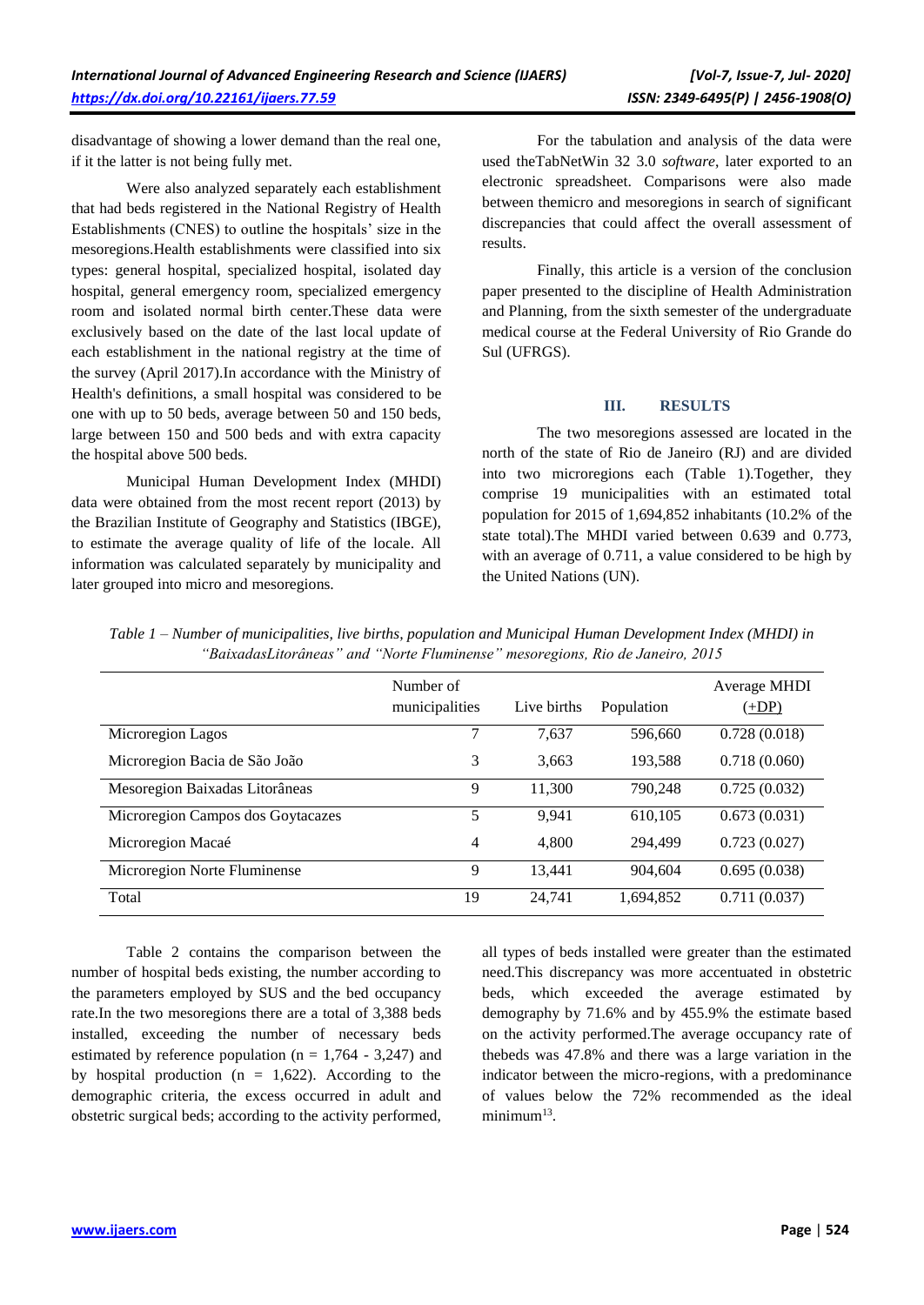| Typeofbed         | Adequacy interval<br>by demographic<br>criterion | Number of<br>estimated beds<br>by the activity<br>performed | Number of<br>installed<br>beds | Percentage of beds<br>installed in relation<br>to the estimated<br>activity | <b>Bed</b><br>occupancy rate |
|-------------------|--------------------------------------------------|-------------------------------------------------------------|--------------------------------|-----------------------------------------------------------------------------|------------------------------|
| <b>Obstetrics</b> | 241-281                                          | 81                                                          | 453                            | 555,85%                                                                     | 18.0%                        |
| Neonatology       | 55-125                                           | 42                                                          | 72                             | 172.73%                                                                     | 57,9%                        |
| PediatricClinic   | 191-365                                          | 165                                                         | 363                            | 219,5%                                                                      | 45,6%                        |
| AdultClinic       | 766-1494                                         | 101                                                         | 1346                           | 133,32%                                                                     | 75,0%                        |
| Pediatricsurgery  | 30-99                                            | 44                                                          | 48                             | 108.75%                                                                     | 92.0%                        |
| AdultSurgery      | 474-883                                          | 279                                                         | 1106                           | 396,07%                                                                     | 25,2%                        |
| Total             | 1764-3247                                        | 162                                                         | 3388                           | 208,94%                                                                     | 47,9%                        |

*Table 2 – Number of installed and estimated beds by demographic and activity performed for the aggregate of the mesoregions, and bed occupancy rate.*

Table 3 shows the comparison between the number of existing hospital beds, estimated according to population criteria and performed within each of the microregions. Regarding the demographic criteria, the microregions of "BaixadasLitorâneas" have a number of beds within the normal range while those of "Norte Fluminense" show an excess.On the other hand, there was

an irregular distribution of beds intra and interregionally, with no micro-region remaining within the normal range for all types of bed analyzed.When considering the hospital activity actually performed, the number of all types of beds installed in the microregions of Macaé and Lagos exceeded the estimated need.

*Table 3 – Number of existing hospital beds, estimated according to population criteria and performed, according to type of bed (clinical or surgical, pediatric or adult), microregion and mesoregion.*

| <b>Mesoregion</b>       | <b>NORTE FLUMINENSE</b> |                      |               |                |                          | <b>BAIXADAS LITORÂNEAS</b> |               |                   |                   |                  |                  |                |
|-------------------------|-------------------------|----------------------|---------------|----------------|--------------------------|----------------------------|---------------|-------------------|-------------------|------------------|------------------|----------------|
| Microregion             |                         | Campos de Goytacazes |               | Macaé          |                          | Lagos                      |               |                   | Bacia de São João |                  |                  |                |
| <b>Type</b>             | Perfor<br>med           | Populat<br>ion       | Install<br>ed | Perfor<br>med  | Populatio<br>$\mathbf n$ | Install<br>ed              | Perfor<br>med | Populat<br>ion    | Install<br>ed     | Perfor<br>med    | Populat<br>ion   | Install<br>ed  |
| <b>Obstetrics</b>       | $\overline{2}$          | $7(\pm 5)$           | 87            | $\overline{4}$ | 50 $(\pm 3)$             | $\overline{4}$             | 5             | 5(±5)             | 61                | $\boldsymbol{0}$ | $2(\pm 2)$       | -1             |
| <b>Neonatology</b>      | $\overline{7}$          | $3 (\pm 11)$         |               |                | 17 $(\pm 6)$             | $\mathbf{2}$               |               | 9(±11)            | 6                 |                  | $1 (+4)$         |                |
| PediatricCli<br>nic     | 08                      | $9 (\pm 31)$         | 78            | 9              | 48 $(\pm 15)$            | $\overline{7}$             | 2             | $8(\pm 25)$       | $\overline{4}$    | 6                | $3(\pm 10)$      | $\overline{4}$ |
| <b>AdultClinic</b>      | 19                      | 24<br>$(\pm 136)$    | 88            | 30             | 177 $(\pm 58)$           | 14                         | 84            | 08<br>$(\pm 123)$ | 31                | $\boldsymbol{7}$ | 20<br>$(\pm 39)$ | 13             |
| Pediatricsur<br>gery    | 5                       | 3 (± 12)             | 9             |                | 11 $(\pm 6)$             |                            |               | $3 (+10)$         | $\mathbf{2}$      |                  | $(\pm 4)$        |                |
| <b>AdultSurge</b><br>ry | 41                      | 50<br>$(\pm 76)$     | 69            | 3              | 112 $(\pm 33)$           | 92                         | 5             | 42<br>$(\pm 70)$  | 02                | 9                | $4(\pm 22)$      | 3              |
| <b>Total</b>            | 53                      | 27<br>$(\pm 272)$    | .549          | 19             | 416<br>$(\pm 121)$       | 46                         | 21            | 86<br>$(\pm 244)$ | .056              | 29               | 78<br>$(\pm 80)$ | 37             |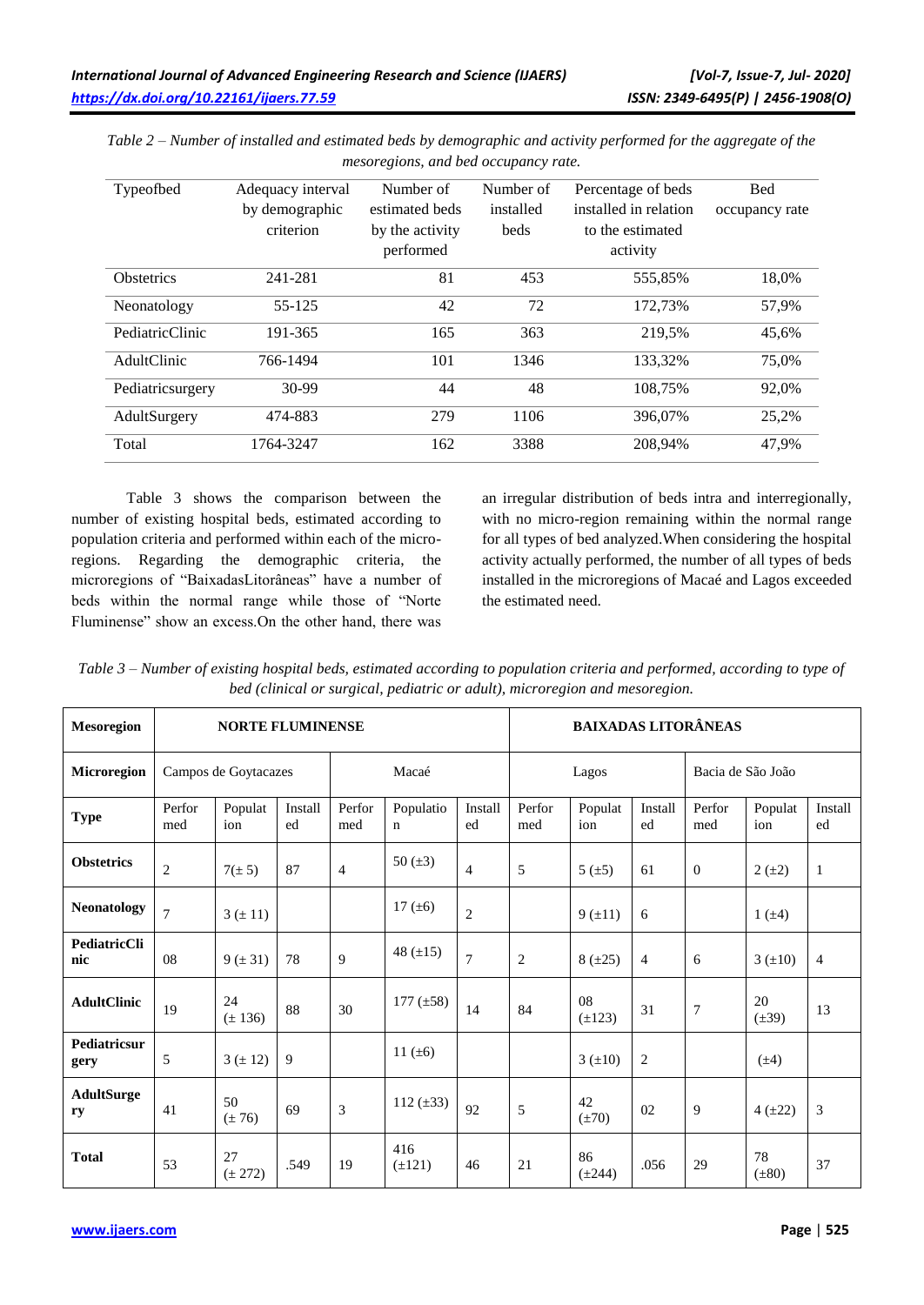Table 4 systematizes the size of the different hospitalization units in the mesoregions. There were located 61 organizations with inpatient services, predominantly general hospitals, corresponding to 70.5% of services and 83.6% of available beds.No "specialized

emergency room" or "normal delivery center - isolated" units were found.There was a predominance of small hospitals in a percentage close to those of medium size, together representing 90% of the found services.

|                              | Number of<br>beds | Number of<br>inpatient units | Small Hospital | Medium-Sized<br>Hospital | Large<br>Hospital | Hospital<br>with Extra<br>Capacity |
|------------------------------|-------------------|------------------------------|----------------|--------------------------|-------------------|------------------------------------|
| General Hospital             | 3,789             | 43                           | 17             | 20                       | 5                 |                                    |
| Specialized Hospital         | 641               | 13                           | ⇁              | 6                        | $\Omega$          | 0                                  |
| <b>Isolated Day Hospital</b> | 13                | 2                            | 2              | $\Omega$                 | $\Omega$          | 0                                  |
| General FirstAid             | 92                | 3                            | 2              |                          | $\Omega$          | $\theta$                           |
| Total                        | 4,535             | 61                           | 28             | 27                       | $5(8,2\%)$        |                                    |
|                              |                   |                              | $(45,9\%)$     | $(44, 3\%)$              |                   | $(1,6\%)$                          |

## *Table 4 - Stratification of inpatient units in relation to their size.*

### **IV. DISCUSSION AND CONCLUSION**

All types of beds installed were in larger number than those estimated by the activity performed in health services in the aggregate of the mesoregions. The total number of beds in the mesoregions was also above those estimated based on the number of inhabitants, predominantly obstetric and surgical adult. This inconsistency should increase the cost of the health service $14$ . In the assessment by type of bed, values of adequacy, scarcity and lack of beds were irregularly distributed among the micro-regions, implying irrationality not only in the availability but also in the distribution of these beds.

The stratification of the units by the number of beds revealed a predominance of small and medium-sized hospitals, almost half having less than 50 beds. Although important to guarantee the capillarity of the health system to interior regions and the integrality of care and access to the health system, this form of organization is unsuitable for densely populated regions, such as the mesoregions under study, which cover approximately 116 inhabitants / km². Such inpatient units end up operating with low technology and resolvability and with low hospital occupancy rates, as verified in the study. The historical overvaluation of tertiary care plays an important role in the genesis of the phenomenon found, and goes back to the Basic Operating Standards NOB SUS 01/1991 and 01/1993, which led to the beginning of the SUS regionalization and decentralization process; however, many of these structures acquired an indefinite role in the

regional service network after the consolidation of the Family Health Program (PSF), sometimes overlapping with those of primary care<sup>15</sup>.

The low activity of the beds also characterizes the disuse of installed capacity and causes adversities to financial management. La Forgia and Couttolenc attest that the ideal occupancy rate for hospital beds is 75 to 85% and that Brazilian hospitals typically work below that $16$ . In this study, SUS parameters were used, which work with a slightly lower range, between 72 and 82%. Even so, only the adult clinic beds reached the appropriate occupancy range and the occupation reached percentages as low as 18% and 25.2% in adult obstetric and surgical beds. A study that analyzed 25 hospital organizations in the country, upon finding more than 60% of hospitals operating below the parameter<sup>17</sup>, endorses the one found in this study. Other national studies indicate that small hospitals are the main responsible for this, as they work with only 32.8% of occupation in the country on average<sup>18</sup>.

This work has some limitations inherent to ecological studies, given that the aggregated information may not be true for the individual level. In addition, the high average MHDI, population density and the proximity to the metropolitan region impact on the ability to generalize data to the national level, especially considering the high inequality in the country. The authors believe that the discrepancy between the number of beds proposed and used reflects a low rate of hospital occupancy that may be even more significant in less populated regions, suggesting the need for further studies.